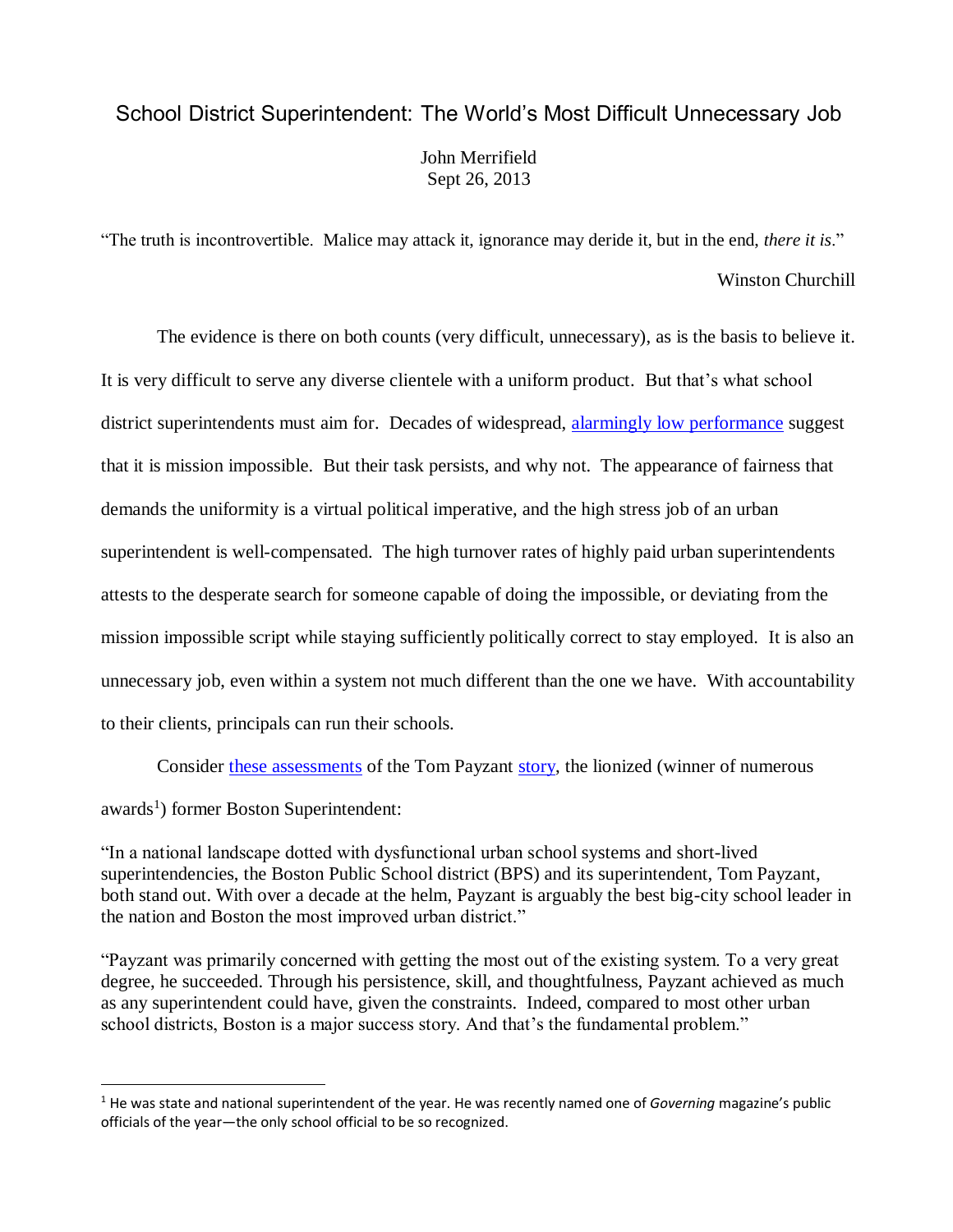"After ten years of exemplary leadership, Boston's students are still struggling. Today close to 70 percent of Boston students are performing below grade level in English or math (that is, below proficient on the state assessment)."

His 'successful' long-tenure was not sufficient to lift academic achievement above abysmal. Now a Harvard Professor, Payzant notes the universality of the massive challenges:

"There's no urban school district in America that is where it needs to be. There's plenty of room for improvement."

But, even when the best can only barely budge the needle, and we know from private schools that schools can operate independently, we persist in believing that we need to cartelize schools into districts. We impose uniformity and prevent competition through voluminous district policies and attendance areas that prevent schools from specializing in particular learning styles and ways to engage children in learning. We imagine that principals can succeed with uniform policies dictated to them from above – micro-management aimed at forcing them to improve - and with personnel hired by the district office. Principals would like to control their entire budgets, and hire the staff that implements their policies.

The failure to significantly improve during thirty years of widespread agreement that public schooling is producing horrific results (since the [1983 'Nation at Risk'](https://en.wikipedia.org/wiki/A_Nation_at_Risk) report) says that the current 'business plan' for delivering instruction is a recipe for failure. **Superintendents have become scapegoats for that deeply flawed business plan**. Despite decades of disappointment with the latest hope for a miracle, school boards cling to their delusion that with the right person at the district helm they will finally achieve the sustained academic improvement that did not result from the last several superintendents. And school boards expect them to succeed without ruffling any feathers.

Long-term superintendents walk a tightrope between political incorrectness (drastic reform) and continued academic failure. Avoiding all the political third rails severely limits potential improvement. In a ['Nation at Risk'](http://www.schoolsystemreformstudies.net/wp-content/uploads/2016/10/Nation-at-Risk-Declarations.pdf) even rising to #1 is often not nearly good enough.